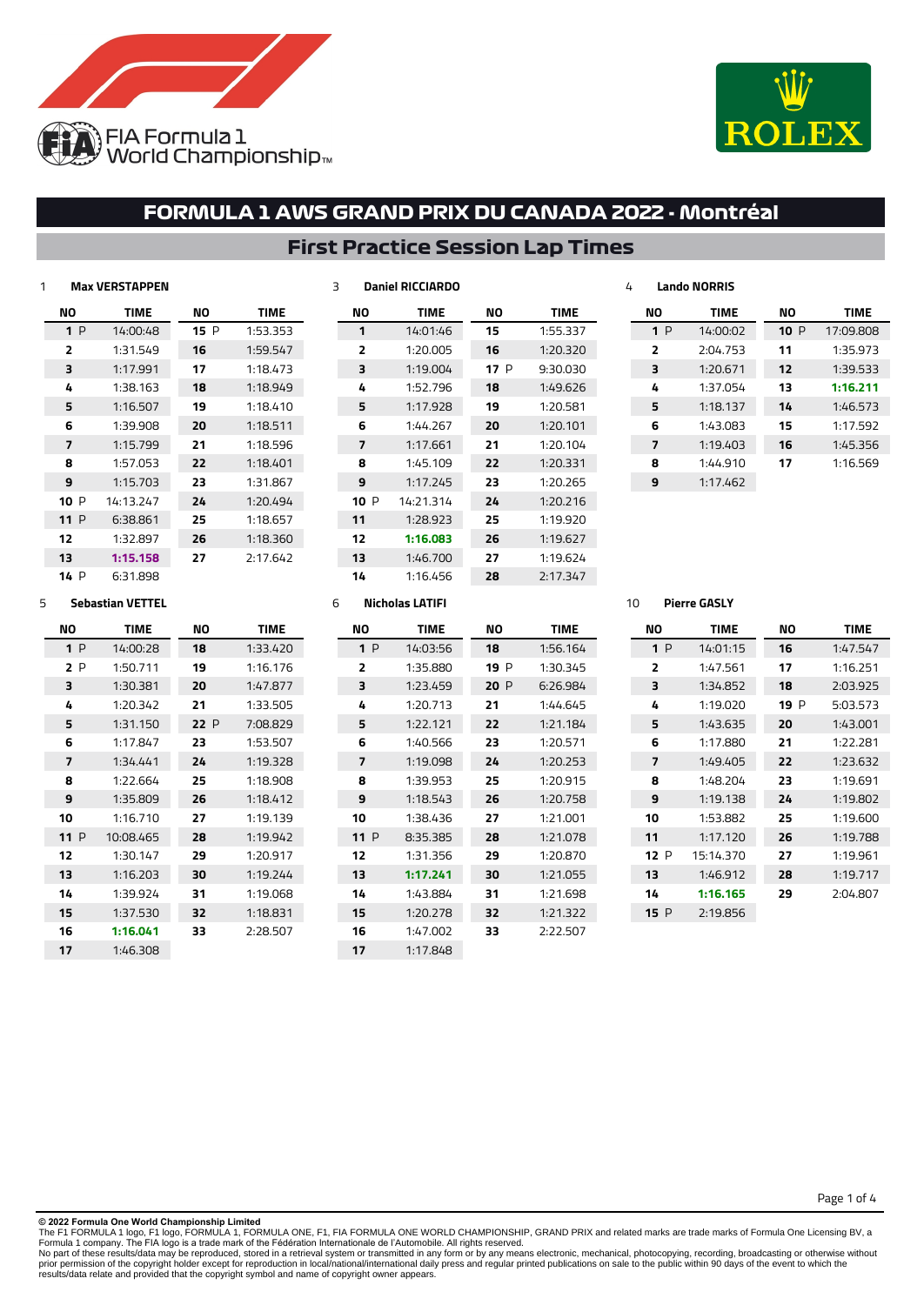



## **First Practice Session Lap Times**

**Fernando ALONSO**

| 11   | <b>Sergio PEREZ</b> |     |             |
|------|---------------------|-----|-------------|
| NΟ   | <b>TIME</b>         | NΟ  | <b>TIME</b> |
| 1P   | 14:01:20            | 17P | 8:28.900    |
| 2    | 1:36.452            | 18  | 1:37.889    |
| 3    | 1:20.186            | 19  | 1:19.605    |
| 4    | 1:37.000            | 20  | 1:19.487    |
| 5    | 1:17.089            | 21  | 1:19.125    |
| 6    | 1:44.925            | 22  | 1:18.827    |
| 7    | 1:16.169            | 23  | 1:19.032    |
| 8    | 1:47.485            | 24  | 1:19.907    |
| 9    | 1:15.660            | 25  | 1:19.044    |
| 10P  | 10:03.635           | 26  | 1:20.056    |
| 11   | 1:27.686            | 27  | 1:19.832    |
| 12   | 1:15.722            | 28  | 1:19.761    |
| 13   | 1:48.881            | 29  | 1:22.247    |
| 14 P | 2:02.501            | 30  | 1:19.527    |
| 15   | 1:46.309            | 31  | 1:19.711    |
| 16   | 1:15.619            | 32  | 2:15.233    |

| NΟ             | <b>TIME</b> | NΟ | <b>TIME</b> |
|----------------|-------------|----|-------------|
| 1P             | 14:05:11    | 17 | 1:39.981    |
| $\overline{2}$ | 1:56.403    | 18 | 1:15.531    |
| 3              | 1:21.094    | 19 | 1:53.965    |
| 4              | 1:18.240    | 20 | 1:42.903    |
| 5              | 1:17.235    | 21 | 1:26.485    |
| 6              | 2:01.659    | 22 | 1:18.797    |
| 7              | 1:34.390    | 23 | 1:45.022    |
| 8              | 1:16.623    | 24 | 1:17.049    |
| 9              | 1:38.273    | 25 | 1:18.030    |
| 10             | 1:16.312    | 26 | 1:18.722    |
| 11             | 1:18.243    | 27 | 1:18.138    |
| 12             | 1:18.387    | 28 | 1:18.116    |
| 13             | 1:18.342    | 29 | 1:17.827    |
| 14P            | 15:12.650   | 30 | 1:17.564    |
| 15             | 1:48.137    | 31 | 2:12.904    |
| 16             | 1:15.961    |    |             |

| <b>TIME</b> | NΟ | TIME     |
|-------------|----|----------|
| 14:01:12    | 16 | 1:18.732 |
| 1:41.442    | 17 | 1:18.896 |
| 1:22.264    | 18 | 1:18.351 |
| 1:19.461    | 19 | 1:18.590 |
| 1:42.473    | 20 | 1:18.770 |
| 1:17.133    | 21 | 1:19.948 |
| 1:47.128    | 22 | 1:25.168 |
| 1:16.500    | 23 | 1:18.646 |
| 15:26.707   | 24 | 1:19.036 |
| 1:48.341    | 25 | 1:18.936 |
| 1:15.949    | 26 | 1:26.527 |
| 1:15.666    | 27 | 1:20.067 |
| 7:36.602    | 28 | 1:36.729 |
| 1:51.951    | 29 | 1:18.857 |
| 1:19.549    | 30 | 2:34.008 |
|             |    |          |

**Charles LECLERC**

**Yuki TSUNODA**

### **Lance STROLL**

| ΝO             | <b>TIME</b> | <b>NO</b> | <b>TIME</b> | <b>NO</b>      | <b>TIME</b> | ΝO   | <b>TIME</b> | ΝO                       | <b>TIME</b> | ΝO   | <b>TIME</b> |
|----------------|-------------|-----------|-------------|----------------|-------------|------|-------------|--------------------------|-------------|------|-------------|
| 1P             | 14:00:53    | 17        | 1:38.983    | 1P             | 14:00:24    | 17   | 1:22.926    | 1P                       | 14:00:06    | 18   | 1:16.692    |
| 2P             | 1:54.591    | 18        | 1:16.733    | $\overline{2}$ | 1:34.871    | 18   | 1:47.156    | 2P                       | 7:17.379    | 19   | 1:46.365    |
| з              | 1:46.325    | 19 P      | 10:07.043   | 3              | 1:21.257    | 19   | 1:17.555    | з                        | 1:40.306    | 20 P | 5:20.299    |
| 4              | 1:21.202    | 20        | 1:27.375    | 4              | 1:19.231    | 20   | 1:43.040    | 4                        | 1:21.025    | 21   | 1:47.104    |
| 5              | 1:38.982    | 21        | 1:22.242    | 5              | 1:31.699    | 21   | 1:19.128    | 5                        | 1:19.550    | 22   | 1:30.212    |
| 6              | 1:18.396    | 22        | 1:21.128    | 6              | 1:43.439    | 22   | 1:42.731    | 6                        | 1:18.694    | 23   | 1:16.322    |
| $\overline{7}$ | 1:51.239    | 23        | 1:19.389    | $\overline{7}$ | 1:18.334    | 23   | 1:20.065    | $\overline{\phantom{a}}$ | 1:41.609    | 24   | 1:59.356    |
| 8              | 1:17.529    | 24        | 1:21.105    | 8              | 1:46.474    | 24 P | 7:37.074    | 8                        | 1:18.309    | 25   | 1:44.219    |
| 9P             | 8:02.900    | 25        | 1:19.888    | 9              | 1:39.983    | 25   | 1:51.552    | 9                        | 1:40.935    | 26   | 1:17.591    |
| 10             | 1:33.465    | 26        | 1:21.623    | 10             | 1:18.227    | 26   | 1:23.406    | 10                       | 1:17.389    | 27 P | 1:56.550    |
| 11             | 1:16.446    | 27        | 1:19.662    | 11P            | 12:39.622   | 27   | 1:19.974    | 11                       | 1:36.915    | 28   | 1:25.338    |
| 12             | 2:01.820    | 28        | 1:20.289    | 12             | 1:49.884    | 28   | 1:20.269    | 12                       | 1:16.931    | 29   | 1:20.022    |
| 13             | 1:43.324    | 29        | 1:20.697    | 13             | 1:23.359    | 29   | 1:20.007    | 13                       | 1:38.694    | 30   | 1:19.372    |
| 14             | 1:15.877    | 30        | 1:20.360    | 14             | 1:17.724    | 30   | 1:19.736    | 14                       | 1:16.757    | 31   | 1:19.401    |
| 15             | 1:58.988    | 31        | 1:20.392    | 15             | 1:29.740    | 31   | 2:18.176    | 15                       | 1:41.882    | 32   | 1:18.832    |
| 16             | 1:38.904    | 32        | 2:21.769    | 16             | 1:44.996    |      |             | 16 P                     | 5:11.018    | 33   | 1:56.523    |
|                |             |           |             |                |             |      |             | 17                       | 1:51.343    |      |             |

**Kevin MAGNUSSEN**

**© 2022 Formula One World Championship Limited**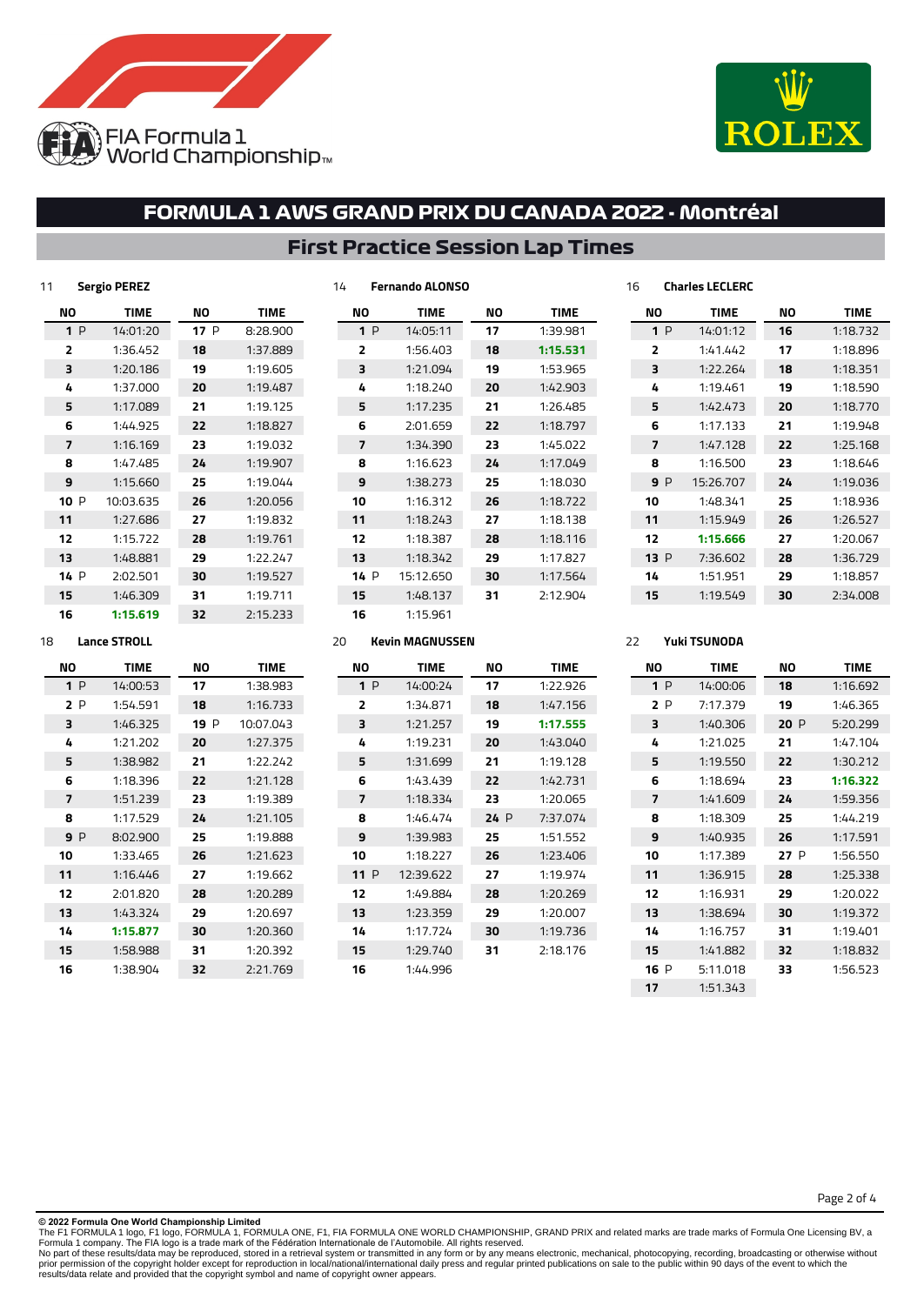



## **First Practice Session Lap Times**

**ZHOU Guanyu**

| 23     | Alexander ALBON |             |           |  |
|--------|-----------------|-------------|-----------|--|
| NΟ     | TIME            | <b>TIME</b> |           |  |
| 1P     | 14:03:19        | 16P         | 2:00.256  |  |
| 2      | 1:47.336        | 17          | 1:49.642  |  |
| 3      | 1:21.948        | 18P         | 11:02.053 |  |
| 4      | 1:18.610        | 19          | 1:52.555  |  |
| 5      | 1:19.558        | 20          | 1:21.535  |  |
| 6      | 1:45.010        | 21          | 1:19.956  |  |
| 7      | 1:33.957        | 22          | 1:21.085  |  |
| 8      | 1:17.687        | 23          | 1:20.033  |  |
| 9      | 1:38.706        | 24          | 1:20.518  |  |
| 10     | 1:17.144        | 25          | 1:20.296  |  |
| 11 $P$ | 9:23.613        | 26          | 1:21.170  |  |
| 12     | 1:34.260        | 27          | 1:21.007  |  |
| 13     | 1:26.330        | 28          | 1:20.591  |  |
| 14     | 1:38.550        | 29          | 2:05.339  |  |
| 15     | 1:16.308        |             |           |  |

| NΟ   | <b>TIME</b> | NΟ  | TIME      |
|------|-------------|-----|-----------|
| 1P   | 14:00:13    | 16  | 1:18.209  |
| 2    | 1:43.037    | 17  | 1:45.308  |
| 3    | 1:26.555    | 18  | 1:33.112  |
| 4    | 1:21.761    | 19  | 1:17.538  |
| 5    | 1:19.916    | 20  | 1:35.772  |
| 6    | 1:40.805    | 21  | 1:17.152  |
| 7    | 1:22.604    | 22P | 11:04.548 |
| 8    | 1:46.671    | 23  | 1:43.411  |
| 9    | 1:18.740    | 24  | 1:21.698  |
| 10   | 1:18.453    | 25  | 1:21.015  |
| 11   | 1:33.199    | 26  | 1:20.846  |
| 12   | 1:18.204    | 27  | 1:20.364  |
| 13P  | 1:43.926    | 28  | 1:20.816  |
| 14 P | 10:55.069   | 29  | 1:20.925  |
| 15   | 1:33.098    | 30  | 2:28.625  |

|     |     | ייטט ווטשט  |    |             |  |  |
|-----|-----|-------------|----|-------------|--|--|
| NΟ  |     | <b>TIME</b> | NΟ | <b>TIME</b> |  |  |
|     | 1P  | 14:00:51    | 14 | 1:16.421    |  |  |
|     | 2P  | 2:13.360    | 15 | 1:39.520    |  |  |
| 3 P |     | 7:57.979    | 16 | 1:16.769    |  |  |
| 4   |     | 1:57.860    | 17 | 1:52.082    |  |  |
|     | 5 P | 12:54.167   | 18 | 1:16.472    |  |  |
| 6   |     | 1:32.867    | 19 | 1:18.361    |  |  |
| 7   |     | 1:18.187    | 20 | 1:19.144    |  |  |
| 8   |     | 1:43.156    | 21 | 1:19.088    |  |  |
| 9   |     | 1:17.374    | 22 | 1:18.888    |  |  |
| 10  |     | 1:38.221    | 23 | 1:19.051    |  |  |
| 11  |     | 1:16.930    | 24 | 1:19.087    |  |  |
| 12P |     | 7:52.793    | 25 | 1:18.843    |  |  |
| 13  |     | 1:47.198    | 26 | 2:37.741    |  |  |
|     |     |             |    |             |  |  |

### **Lewis HAMILTON**

| NΟ   | <b>TIME</b> | NΟ   | <b>TIME</b> |  |
|------|-------------|------|-------------|--|
| 1P   | 14:00:36    | 15   | 1:15.877    |  |
| 2    | 1:46.366    | 16   | 1:56.524    |  |
| 3    | 1:19.399    | 17   | 1:23.178    |  |
| 4    | 1:18.613    | 18   | 1:16.114    |  |
| 5    | 1:18.643    | 19 P | 6:45.738    |  |
| 6 P  | 10:07.298   | 20   | 1:43.807    |  |
| 7    | 1:41.204    | 21   | 1:19.157    |  |
| 8    | 1:17.337    | 22   | 1:19.193    |  |
| 9    | 1:17.640    | 23   | 1:23.725    |  |
| 10   | 1:17.824    | 24   | 1:20.019    |  |
| 11   | 2:14.864    | 25   | 1:20.561    |  |
| 12   | 1:16.751    | 26   | 1:20.039    |  |
| 13 P | 11:12.971   | 27   | 2:15.533    |  |
| 14   | 1:25.467    |      |             |  |

### **Mick SCHUMACHER**

| NΟ             | <b>TIME</b> | NΟ   | <b>TIME</b> |
|----------------|-------------|------|-------------|
| 1 P            | 14:00:56    | 14   | 1:17.868    |
| $\overline{2}$ | 1:38.266    | 15 P | 7:12.226    |
| 3              | 1:22.611    | 16   | 1:47.740    |
| 4              | 1:20.061    | 17   | 1:22.567    |
| 5              | 1:35.602    | 18   | 1:20.963    |
| 6              | 1:30.780    | 19   | 1:21.577    |
| 7              | 1:26.044    | 20   | 1:21.808    |
| 8              | 1:44.219    | 21   | 1:21.456    |
| 9              | 1:20.211    | 22   | 1:21.781    |
| 10 P           | 21:43.987   | 23   | 1:21.403    |
| 11             | 1:48.720    | 24   | 1:21.623    |
| 12             | 1:17.223    | 25   | 2:09.309    |
| 13             | 1:57.752    |      |             |

#### **Carlos SAINZ**

**Esteban OCON**

| <b>NO</b> | <b>TIME</b> | NΟ   | <b>TIME</b> |
|-----------|-------------|------|-------------|
| 1P        | 14:00:00    | 18P  | 2:00.876    |
| ,         | 1:51.789    | 19   | 1:50.379    |
| ₹         | 1:19.708    | 20   | 1:15.404    |
| 4         | 1:18.953    | 21   | 1:55.614    |
| 5         | 1:18.037    | 22 P | 6:23.956    |
| 6         | 1:39.569    | 23   | 1:38.095    |
| 7         | 1:17.398    | 24   | 1:18.872    |
| я         | 1:43.402    | 25   | 1:19.081    |
| 9         | 1:16.952    | 26   | 1:20.055    |
| 10        | 1:38.811    | 27   | 1:19.101    |
| 11        | 1:28.502    | 28   | 1:18.851    |
| 12        | 1:16.400    | 29   | 1:18.667    |
| 13P       | 1:47.492    | 30   | 1:18.654    |
| 14        | 1:34.173    | 31   | 1:18.546    |
| 15P       | 9:55.291    | 32   | 1:27.472    |
| 16        | 1:36.141    | 33   | 1:18.162    |
| 17        | 1:15.441    | 34   | 2:06.109    |